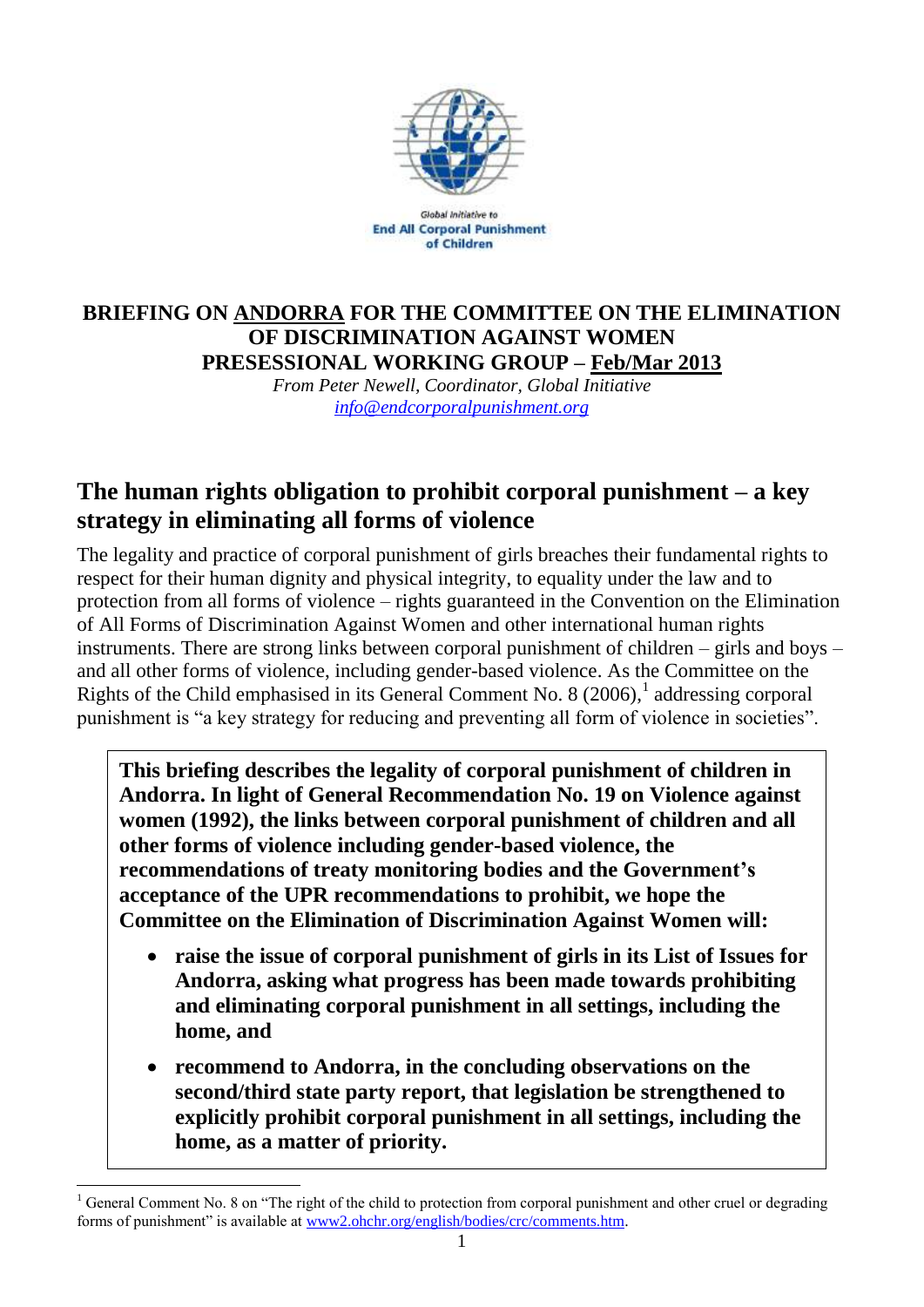### **1 Andorra's second/third report to CEDAW**

1.1 The second/third report of Andorra to CEDAW (2 November 2011, CEDAW/C/AND/2-3) provides information concerning violence against women and girls but appears to make no reference to the violence that may lawfully be inflicted on girls and boys within the family and other settings in the guise of "discipline".<sup>2</sup>

## **2 The legality of corporal punishment of children in Andorra**

- 2.1 *Summary:* In Andorra, corporal punishment is unlawful as a sentence for crime and as a disciplinary measure in the La Gavernera children's centre but it is not explicitly prohibited in any other setting, including the home, schools, penal institutions and alternative care settings.
- 2.2 *Home:* The *Llei qualificada* on adoption and other forms of protection of abandoned minors states that the purpose of parental authority is to protect the child's safety, health and morals, and parents have a right and duty to care for, watch over, maintain and educate the child (articles 27-28). The Criminal Code 2005 (amended 2008) punishes domestic violence and physical ill-treatment, including physical assault which does not cause injury (articles 114 and 476).
- 2.3 The Government has repeatedly stated that corporal punishment in the home and in other settings is prohibited under these provisions in the Code but has also acknowledged that there is no explicit prohibition of corporal punishment. 3 In reporting to the Committee on the Rights of the Child that corporal punishment is prohibited in the family, the Government cites article 114 of the Penal Code, "Maltreatment in the home", as amended by Law No. 91/2010.<sup>4</sup> In fact, article 114 as amended does not refer to corporal/physical punishment. Rather, it punishes physical and psychological violence. The rationale for amending the law – the "Exposició de motius" – as outlined in the official bulletin appears to focus on ensuring that all violence is punished and not only habitual or repeated violence; there is no specific reference to violence inflicted in the guise of punishment or "discipline".
- 2.4 *Schools*: Corporal punishment is considered unlawful under protection of children's right to respect for basic rights, including the dignity of the person, in the qualified law on education 1993, the law regulating the Andorran educational system 1994, the regulations for private teaching centres 1994, the regulations for safety in schools 2000 and the law guaranteeing the rights of the disabled 2002, but these laws do not explicitly prohibit corporal punishment.
- 2.5 *Penal system:* Corporal punishment is unlawful as a sentence for crime; it is considered unlawful as a disciplinary measure in penal institutions but it is not explicitly prohibited.
- 2.6 *Alternative care settings:* Corporal punishment is prohibited in the internal regulations of the La Gavernera children's centre (*Règlement relatif au régime interne du centre d'accueil pour enfants La Gavernera*), but there is no explicit prohibition in other alternative care settings.

 $\overline{a}$  $2^2$  As at 22 January 2013, report available only in French

<sup>&</sup>lt;sup>3</sup> 3 January 2011, RAP/RCha/AND/IV(2010), National report to the European Committee of Social Rights, pp. 62-63; 15 September 2011, CRC/C/AND/2, Second report to the Committee on the Rights of the Child, para. 396; 4 January 2011, A/HRC/16/8, Report of the Working Group of the Universal Periodic Review, paras. 49, 50 and 68; 6 April 2011, A/HRC/16/L.41, Report of the Human Rights Council on its sixteenth session, para. 492

<sup>4</sup> 6 August 2012, CRC/C/AND/Q/2/Add.1, para. 37